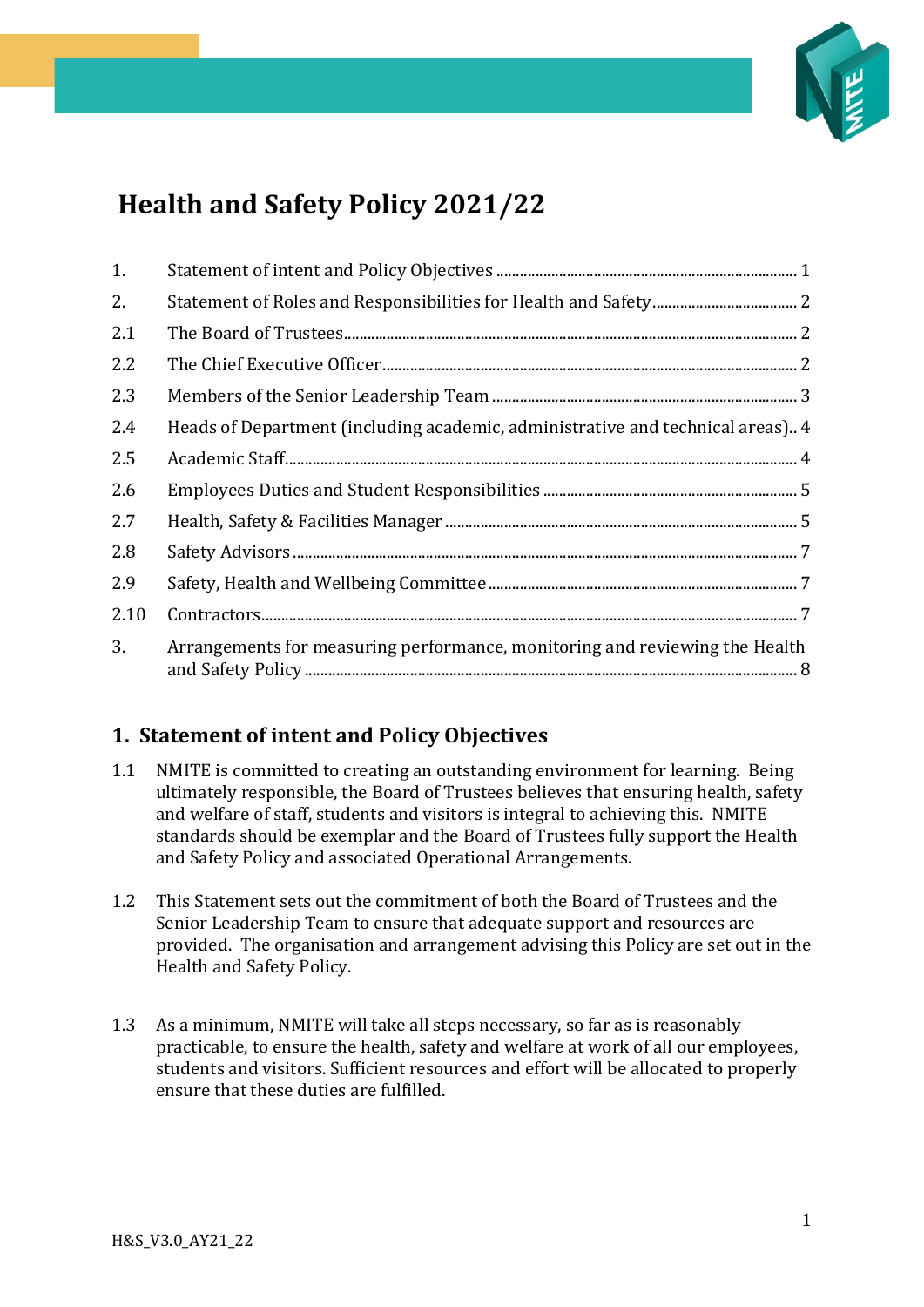

# <span id="page-1-0"></span>**2. Statement of Roles and Responsibilities for Health and Safety**

The Health and Safety at Work etc. Act 1974 places a legal duty on both employers and employees to look after themselves and others. This responsibility applies to all NMITE activities irrespective of where they take place, for example at NMITE premises, on placements or field trips overseas. NMITE believes in the underlying principle that those who create risks should be responsible for managing them.

NMITE will retain corporate responsibility for any health and safety at work related formal action; for example, service of health and safety improvement or prohibition notices and/or prosecution. It is important to also acknowledge that, under certain circumstances, employees of NMITE may also be held individually responsible should criminal proceedings be commenced by health and safety regulators e.g. HSE. This document sets out the key roles and responsibilities of all staff involved in supporting the NMITE Safety Management System.

### <span id="page-1-1"></span>**2.1 The Board of Trustees**

The Board of Trustees will:

- i. have ultimate responsibility for the health, safety and welfare of anyone who could be affected by the activities of NMITE. This applies to activities both on and off occupied premises
- ii. have overall responsibility for ensuring NMITE has in place an effective Health and Safety Policy document which is reviewed as appropriate
- iii. ensure that the necessary resources are made available within NMITE to ensure the effective implementation of the Health and Safety Policy
- iv. receive reports from the NMITE Health and Safety Lead
- v. be notified of any significant incidents resulting in serious injury, significant risk to property or individuals, and any action taken by enforcing authorities
- vi. demonstrate ownership of the Health and Safety Policy and to communicate its values across NMITE

The Board of Trustees shall receive assurance of the effectiveness of the policy through the internal audit process.

## <span id="page-1-2"></span>**2.2 The Chief Executive Officer**

The Board of Trustees delegates the day-to-day responsibility for ensuring compliance with the Health and Safety at Work etc. Act 1974 and all relevant legislation to the Chief Executive Officer (CEO). The CEO is accountable to the Board of Trustees for the implementation of the Health and Safety Policy and will: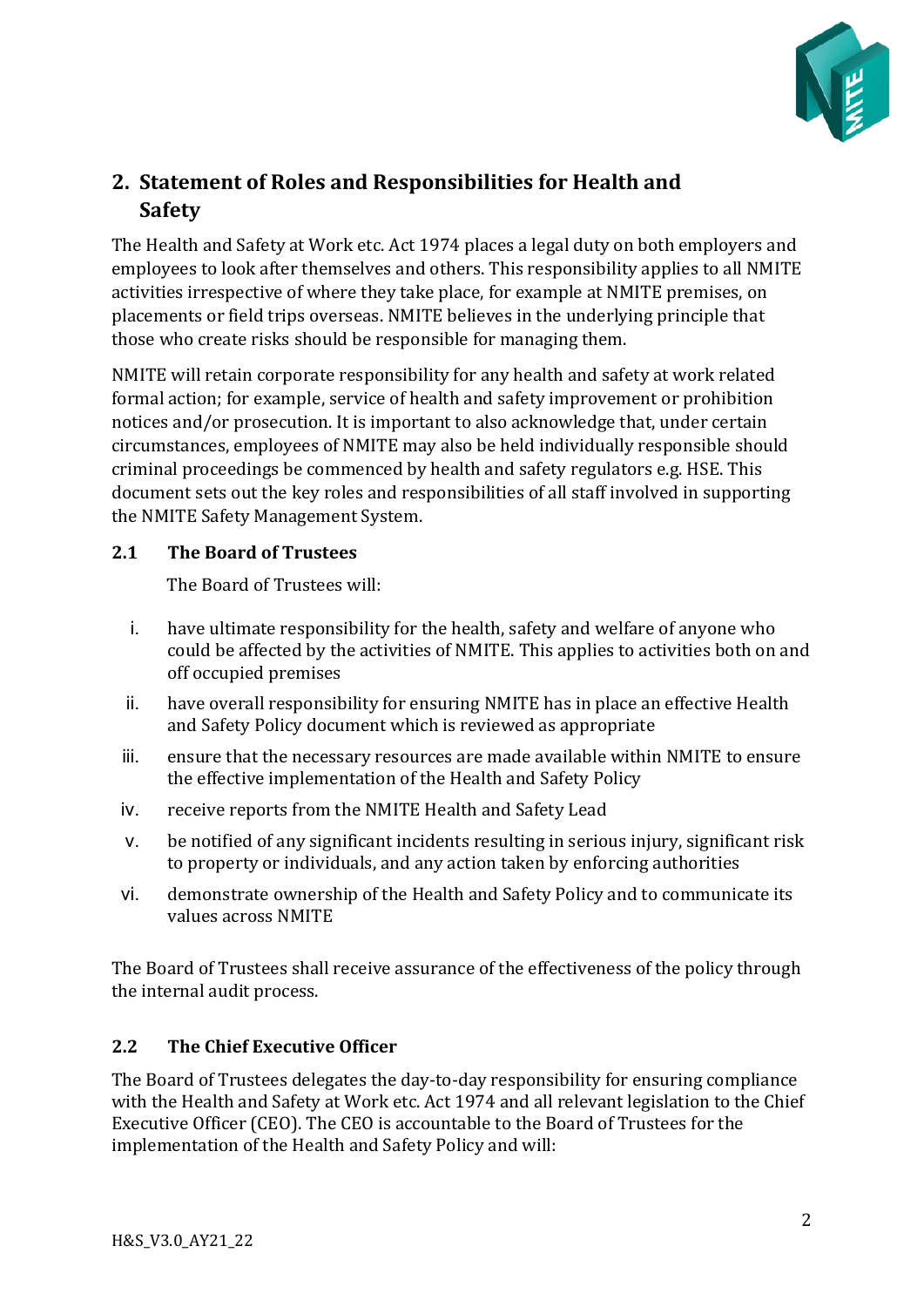

- i. ensure that NMITE has a Health and Safety Policy which is effectively communicated, followed, monitored and reviewed
- ii. ensure that suitable and sufficient arrangements are in place for the effective planning, organisation, control, measurement and review of all health and safety measures
- iii. ensure that adequate resources, management arrangements, and safe systems of work are in place to ensure effective implementation of the Health and Safety Policy
- iv. appoint one or more competent persons to assist the organisation in compliance with all relevant legislation and standards
- v. provide clear and visible leadership on health, safety and welfare
- vi. review health and safety arrangements and performance at least yearly or following any significant event

In the absence of the CEO, the COO will have delegated authority in these matters.

#### <span id="page-2-0"></span>**2.3 Members of the Senior Leadership Team**

The Senior Leadership Team are accountable and responsible for implementing the Health and Safety Policy in their areas of responsibility and to:

- i. provide clear and visible leadership on health, safety and welfare
- ii. ensure health, safety and welfare is given the necessary consideration in all aspects of their 'departments' activities, use of facilities and provision and use of equipment
- iii. set out the safety management structure in their area to support the implementation of the Health and Safety Policy
- iv. ensure the necessary health and safety information, instruction, training, and supervision is provided to staff and where appropriate, students, within their area of responsibility
- v. ensure that suitable and sufficient risk assessments are in place and effective control measures are followed and reviewed
- vi. produce an annual return for monitoring health and safety
- vii. formally address any significant breaches of this Policy and associated Codes of Practice and procedures
- viii. ensure compliance with the NMITE incident and near miss procedure
- ix. ensure mechanisms are in place for effective individual or collective consultation and cooperation with staff, students and trades union appointed health and safety representatives, including a local health, safety and wellbeing committee
- x. appoint adequately trained Fire Wardens and ensuring adequate levels of first aid cover is maintained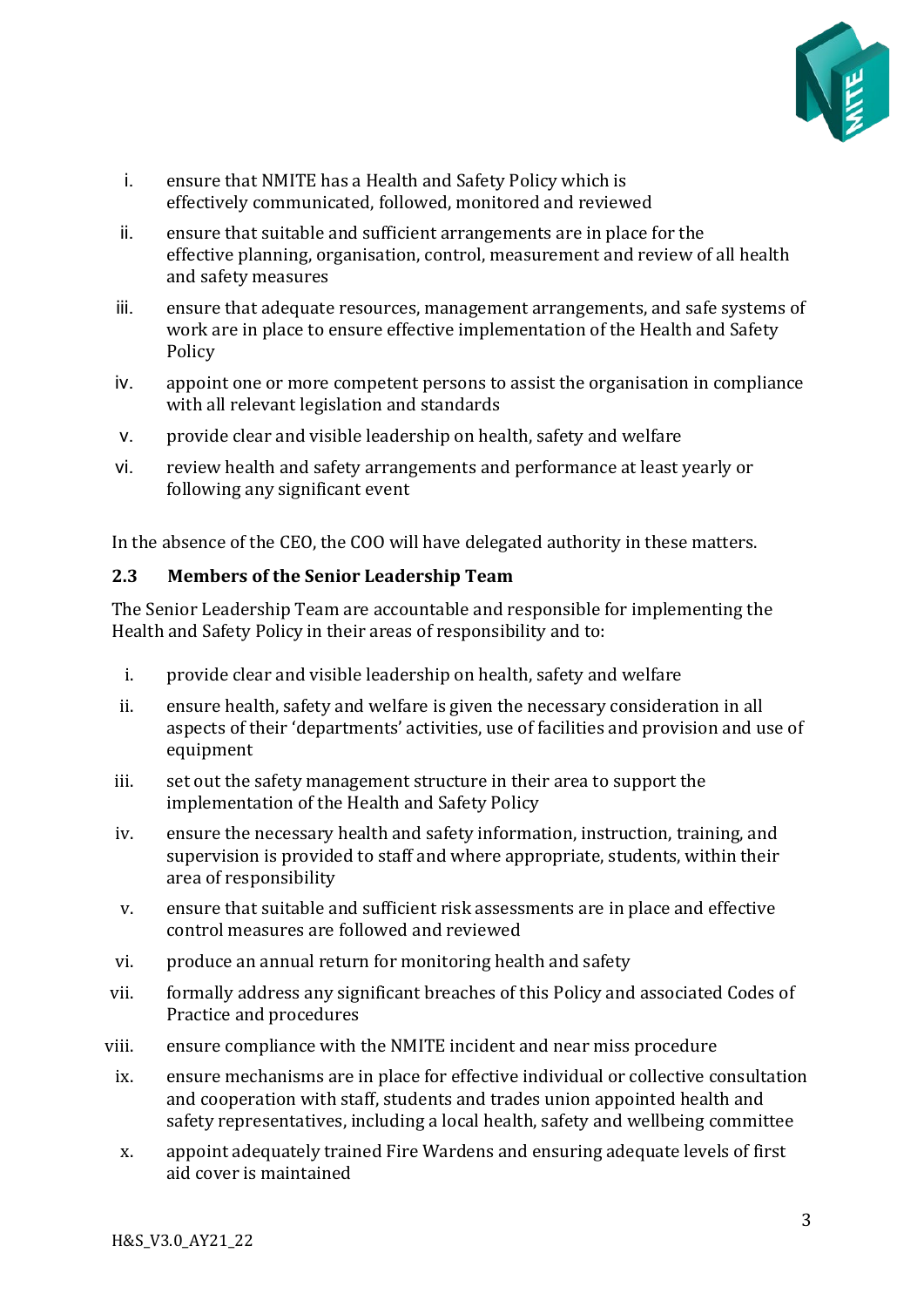

- xi. ensure a copy of the Health and Safety Policy is brought to the attention of all staff
- xii. ensure that a health and safety inspection of all areas of the business is carried out at least annually

## <span id="page-3-0"></span>**2.4 Heads of Department (including academic, administrative and technical areas)**

Heads of Department have responsibility for health and safety management within their local areas. They also have a specific responsibility for ensuring the health and safety of themselves and those that they either manage or supervise. In practical terms, their authority and actions can be delegated, but not their responsibilities. Authority and actions can only be delegated to those persons with the necessary skills, knowledge and experience.

Heads of Department have responsibility for:

- i. implementing the Health and Safety Policy within their areas of responsibility
- ii. ensuring the necessary health and safety documentation in relation to the department's activities is in place and subject to regular review as necessary
- iii. ensuring the necessary risk assessments are carried out for activities and areas under the department's control, and the implementation of the risk prevention or protection measures identified by these assessments
- iv. ensuring all incidents and near misses are recorded and reported as necessary
- v. ensuring all investigations concerning their area of responsibility are conducted within a reasonable time and any remedial measures identified by any investigation are implemented
- vi. investigating any significant breaches of the Health and Safety Policy and associated Codes of Practice and guidance and ensuring any recommendations are implemented
- vii. ensuring that staff receive adequate training in matters concerning health and safety
- viii. ensuring arrangements are in place to effectively communicate any health and safety concerns and performance issues to their immediate line manager

### <span id="page-3-1"></span>**2.5 Academic Staff**

Academic staff, (permanent, part-time and visiting), have a specific responsibility for ensuring the health and safety of themselves and the students who work and study under their direction and supervision. This includes:

i. complying with the Health and Safety Policies, Codes of Practice, guidance and procedures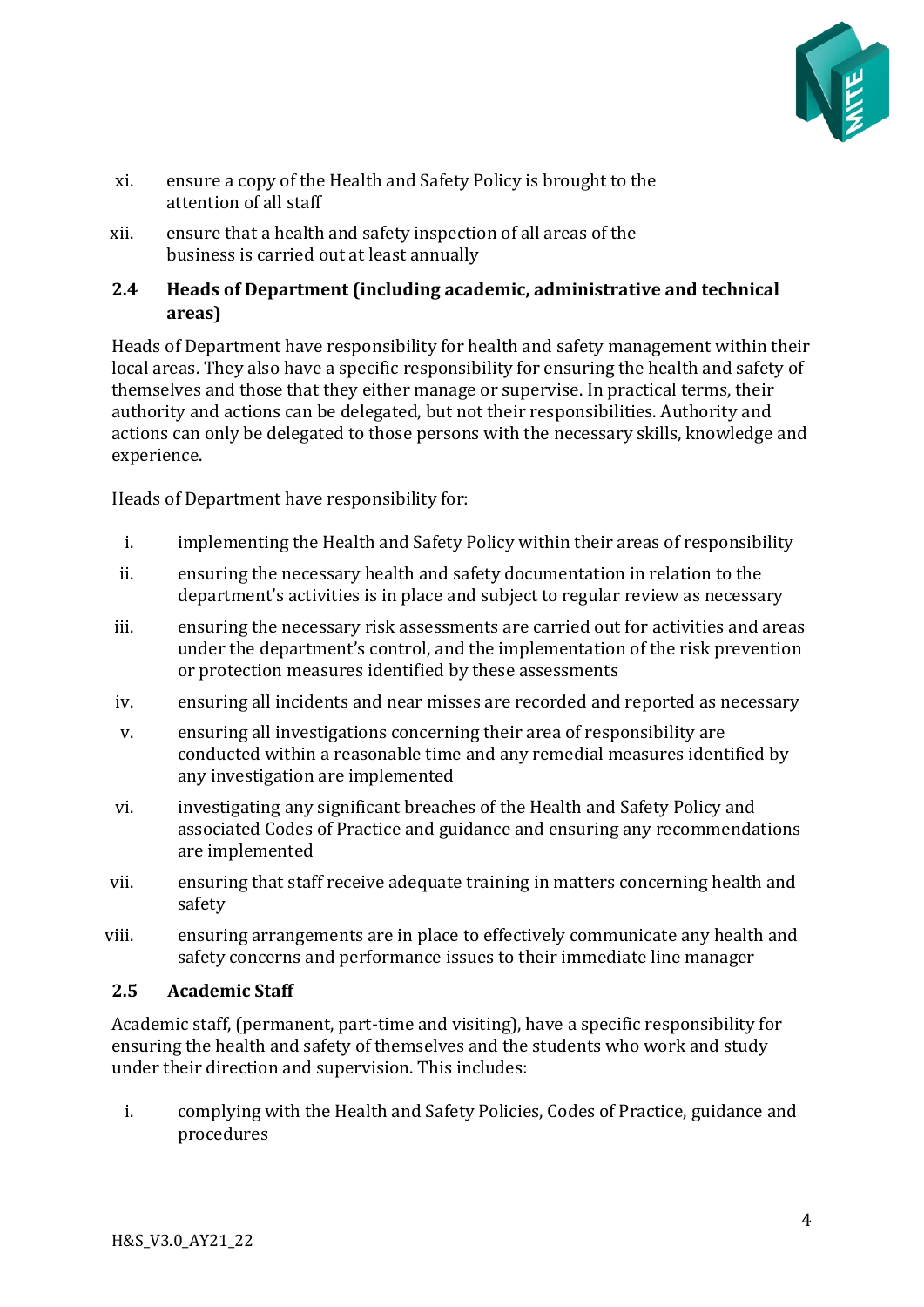

- ii. ensuring that the risks to health and safety arising from activities undertaken and equipment, materials, facilities etc. used by students, have been assessed, approved and all necessary control measures implemented
- iii. ensuring that students within their remit receive induction, training, resource (including time), advice and support to enable them to work safely both on and off campus
- iv. ensuring that all activities, particularly those occurring outside the classroom, off campus and overseas are properly planned and managed to ensure, so far as is reasonably practicable, the health, safety and welfare of all those attending

#### <span id="page-4-0"></span>**2.6 Employees Duties and Student Responsibilities**

Besides the specific duties set out above, ALL employees must be aware of their own duties under the Health and Safety at Work etc. Act 1974. Although not employees, students also play their part in ensuring the health, safety and welfare for all persons affected by NMITE activities. All employees and students shall:

- i. take reasonable care for their health and safety and that of other persons who may be affected by their actions or omissions whilst at work
- ii. cooperate with NMITE on matters of health and safety to assist NMITE in fulfilling its statutory and common law duties of care
- iii. use / wear and look after PPE associated with the workplace or task.
- iv. not intentionally misuse or recklessly interfere with anything provided in the interests of health, safety and welfare
- v. ensure they report any situation they believe to be a significant risk through the appropriate mechanisms
- vi. ensure they undertake activities and use equipment and facilities in accordance with any health and safety information, instruction or training that has been provided

### <span id="page-4-1"></span>**2.7 Health, Safety & Facilities Manager**

The Health, Safety and Facilities Manager is responsible for advising on safety matters to NMITE at all levels. Reports jointly to the HR Manager and the CEO. The Health, Safety and Facilities Manager:

- i. will promote, develop and establish a positive safety culture within the organisation to ensure we meet our legal requirements in terms of Health and Safety
- ii. will develop and maintain all Health and Safety policies, arrangements and procedures for all NMITE properties and operations
- iii. will manage policy development, risk assessment, inspections/audits, investigations, health and safety training and emergency drills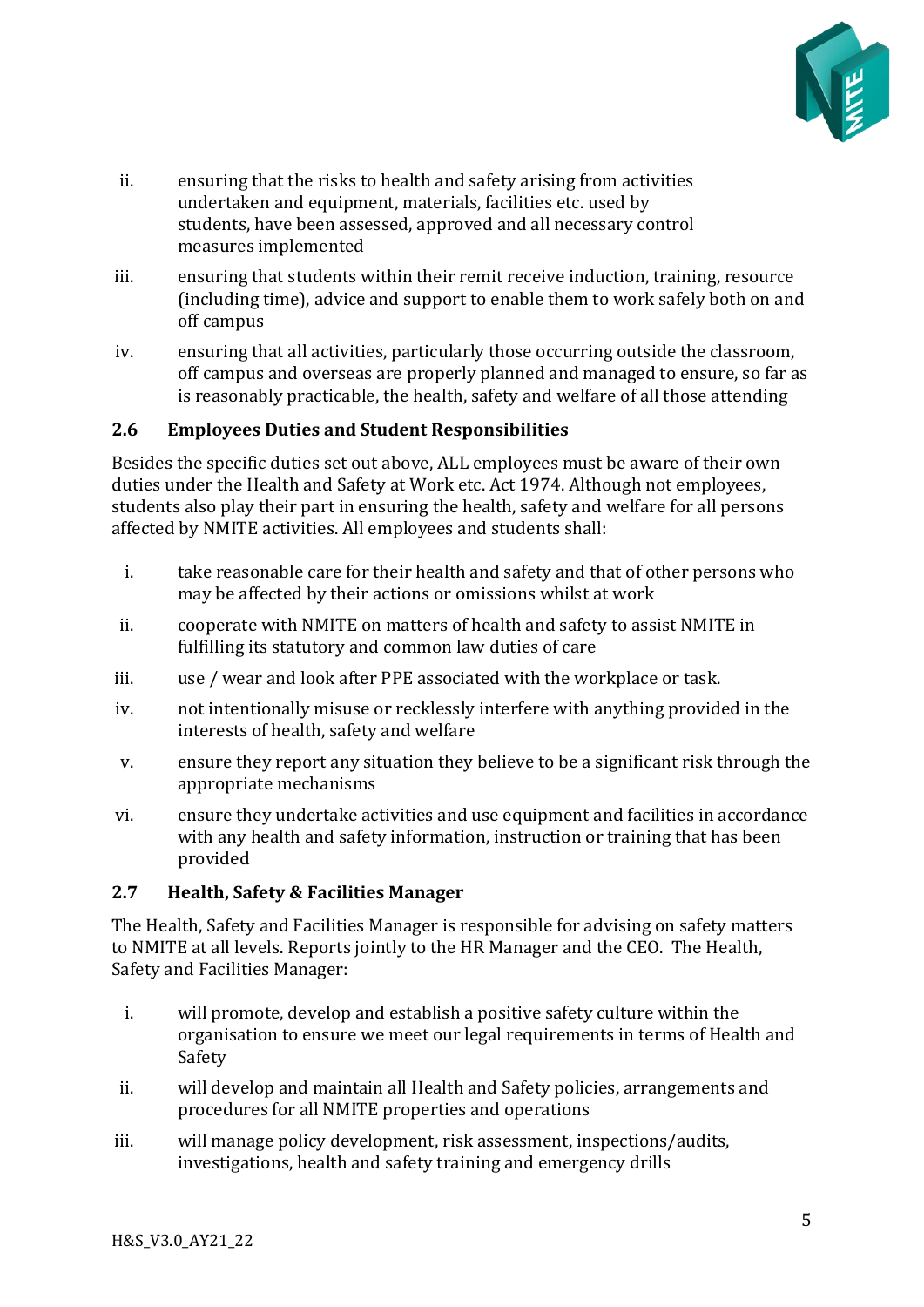

- iv. will provide advice and support to staff to help ensure compliance with the Health and Safety Policy, Codes of Practice, procedures, guidance and legislation
- v. has the right to attend any meetings held on health and safety matters
- vi. will maintain an up to date knowledge of relevant Health & Safety legislation and best practice and provide updates on relevant new or amended H&S legislation
- vii. monitor NMITE's compliance with the H&S policy and procedures and formally advise Managers on non-compliance
- viii. develop and maintain NMITE's Asbestos Management Plan and advise on procedures required to ensure we operate within the Control of Asbestos at Work Regulations
- ix. develop, implement and maintain NMITE's Health & Safety Management System, including but not limited to overseeing the establishment and review of risk assessments, monitoring records of actions taken and implementing overarching arrangements, contractors and tenants
- x. establish, develop and maintain records of site induction of contractors, consultants etc
- xi. liaise with Head of HR and maintain records of any health-related issues associated with employees
- xii. co-ordinate allocated resources for the Management of H&S. This includes the appointment of H&S representatives, Display Screen Equipment Assessors, Fire Wardens, First Aiders and other H&S post holders if necessary, to assist in H&S matters
- xiii. establish, audit, monitor and maintain arrangements and guidance to ensure the business complies with the legal requirements under the Construction Design and Management Regulations, including contractor competency
- xiv. ensure that all accidents and near misses are reported and investigated in accordance with NMITE's policies
- xv. identify opportunities for continuous safety improvement within NMITE and assist the Senior Leadership Team in the implementation
- xvi. liaise with external bodies such as local authorities and specialist groups on Health & Safety issues
- xvii. responsible for the programme of internal monitoring and audit of all Health, Safety and Compliance obligations within NMITE, providing associated compliance reports
- xviii. responsible for the appointment of Authorised Persons in accordance with the Permit to Work system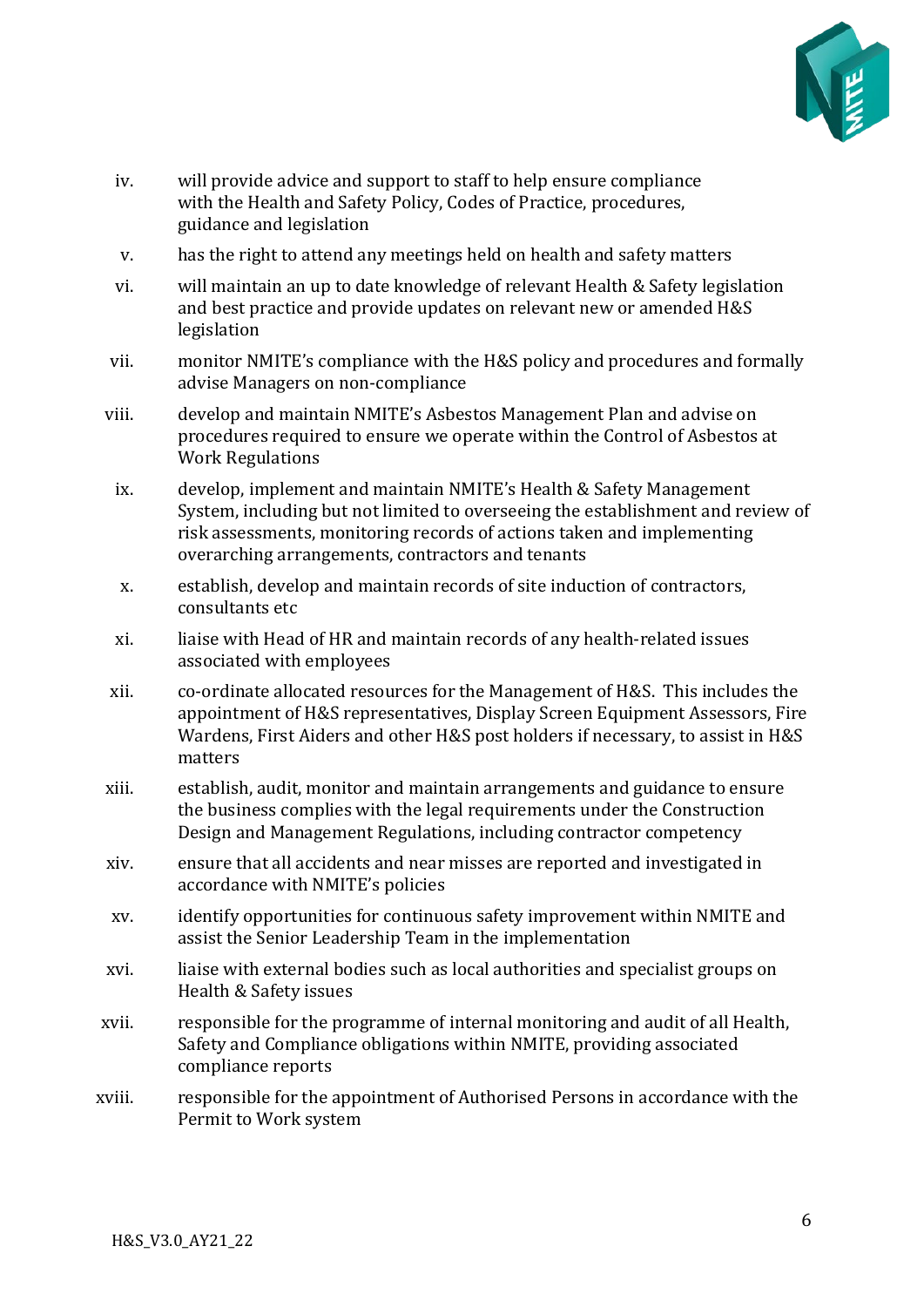

- xix. ensure procedures are in place associated with fire safety, building, structures, building accessibility, mechanical and electrical building engineering services, legionella etc
- xx. liaise with HSE and other external organisations where required
- xxi. will act as Chair for appropriate advisory / working groups within the business
- xxii. will act as the representative during any investigations into safety matters under investigation by external agencies
- xxiii. will draft an annual report for the Board of Trustees

#### <span id="page-6-0"></span>**2.8 Safety Advisors**

Safety Advisors are nominated by their Heads of Department and perform a voluntary role within each work area. They are provided with nationally recognized training to assist them in their role working on behalf of the Heads of Department. Primarily, their work will involve:

- i. conducting process audits and workplace inspections
- ii. providing support to colleagues on matters concerning workplace safety
- iii. attending the Safety Advisors Working Group and providing a quarterly update on workplace safety related matters
- iv. sharing knowledge and best practice with colleagues
- v. working closely with the Health and Safety Lead on NMITE wide safety related initiatives
- vi. monitor workplace safety issues and raise any concerns to duty holders, responsible people and managers

### <span id="page-6-1"></span>**2.9 Safety, Health and Wellbeing Committee**

The Safety, Health and Wellbeing Committee is an advisory and consultative body which reports to the CEO in all matters of health, safety, welfare and wellbeing.

### <span id="page-6-2"></span>**2.10 Contractors**

- 2.10.1 Contractors play a significant role in the daily activities of NMITE.
- 2.10.2 Contractors will have a primary legal duty to ensure the health and safety of themselves, their employees and persons who may be affected by their acts or omissions. NMITE has a duty to ensure that contractors are not exposed to a risk to their health and safety and this will be achieved by working collaboratively, exchange of information and use of safety management tools e.g. permits to work, adequate training etc.
- 2.10.3 Contractors shall retain primary responsibility for themselves, their employees and others whilst on site and be subject to NMITE policies and procedures.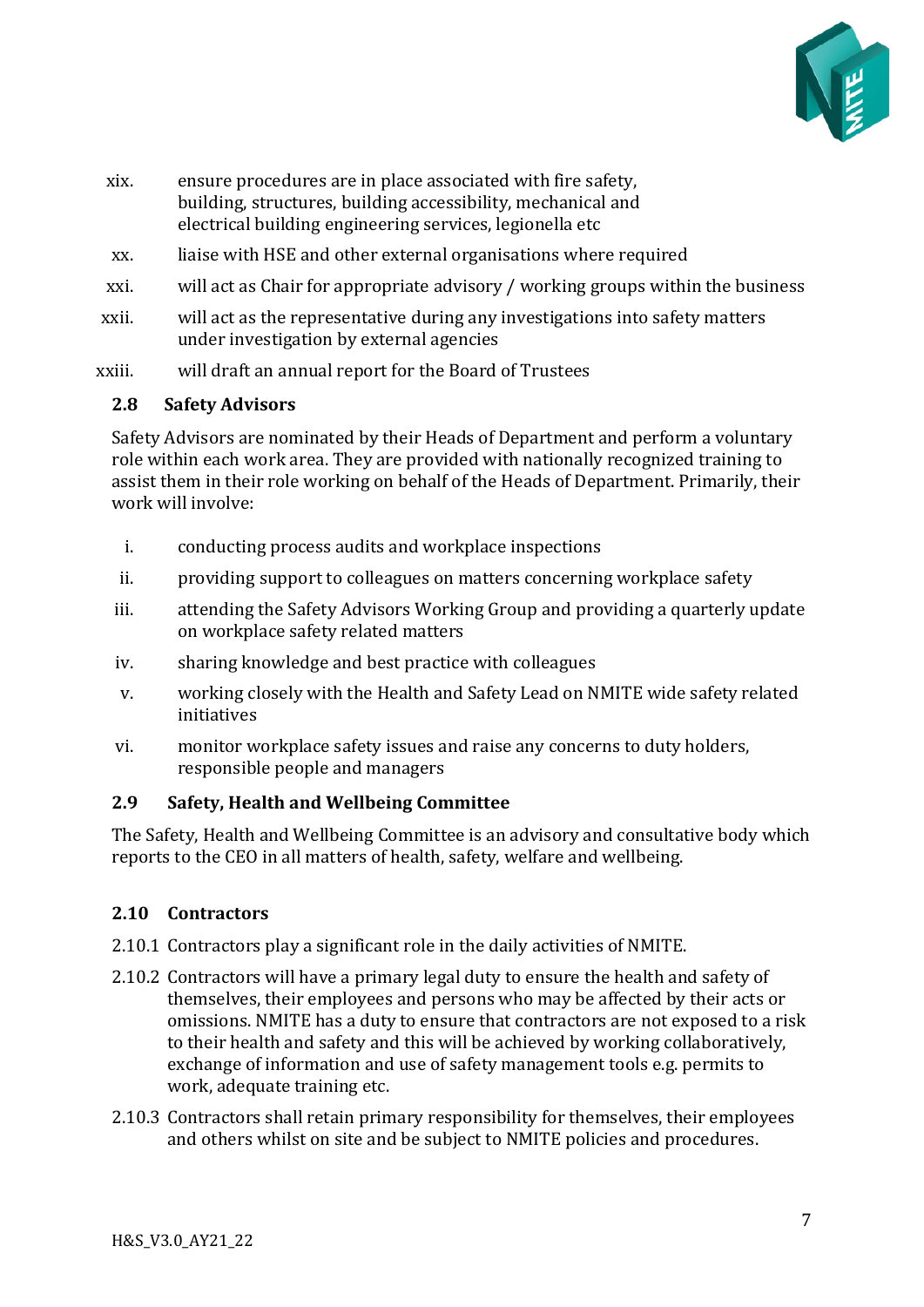

## <span id="page-7-0"></span>**3. Arrangements for measuring performance, monitoring and reviewing the Health and Safety Policy**

- i. Minutes from appropriate meetings and decision records shall be kept
- ii. Records of drills and exercises will be documented and retained
- iii. An internal and external audit programme will be instigated and managed. The records of which will be documented and retained
- iv. Staff with health and safety responsibilities will be trained. The records of which will be documented and retained
- v. Incidents and near misses will be reported, documented and discussed in appropriate forums. The records of which will be documented and retained
- vi. Liaison with external agencies and regulatory authorities will be documented and managed

Signed by: Date: 7th May 2020

Professor Elena Rodriguez-Falcon President & Chief Executive